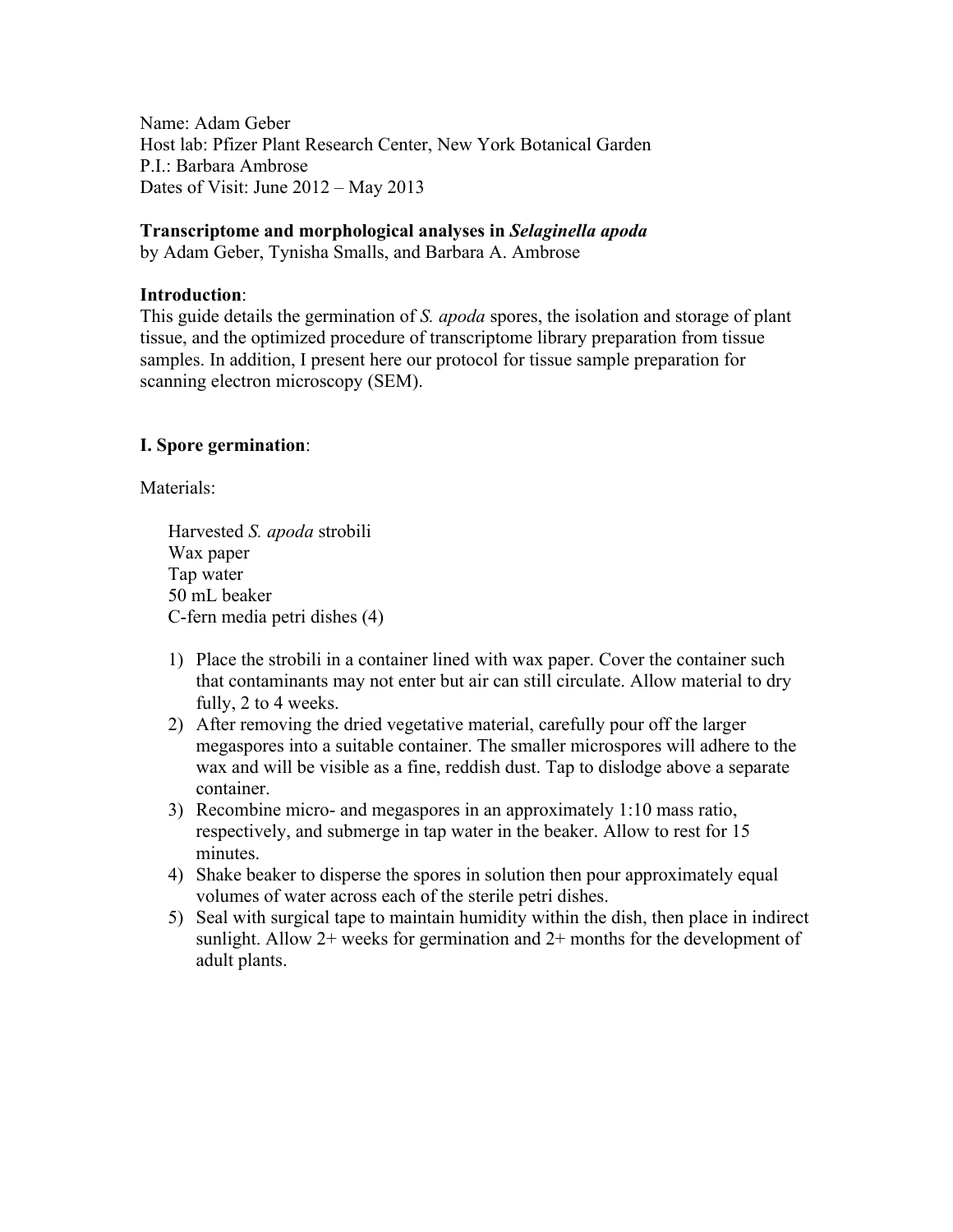### **II. Tissue harvesting and storage**

Materials:

*S. apoda* adult specimens Liquid nitrogen Sterile 1.5 mL epitubes

Equipment:

Dissecting scissors Plastic test tube rack

- 1) Submerge the plastic rack fully in liquid nitrogen in a Styrofoam container or ice bucket of suitable size. Place as many clean, labeled 1.5 mL tubes in the rack as individual tissues being collected.
- 2) Allow liquid to evaporate fully before repeating Step 1 twice for a total of three applications of liquid nitrogen, making sure to bathe fully the inside of the tubes. For the rest of the procedure, do not allow the remaining liquid nitrogen to fully evaporate; replenish as necessary so as to maintain temperature.
- 3) Collect tissue of interest, using separate scissors for each type. Carefully place in the appropriate tube, adding small volumes of liquid nitrogen as necessary to flush the tissue down the side of the tube.
- 4) Following collection, store at -80°C.

## **III. Transcriptome library preparation**

Nb: the procedure below has been optimized for tissue samples containing secondary metabolites. Our RNA extraction protocol is lightly modified from the one developed by Cone *et al.* (1986) for tissues with high start content.

## **i. RNA extraction**

Materials<sup>.</sup>

Plant tissue  $( $0.1 \text{ g}$ )$ Liquid nitrogen Lysis buffer Chloroform:phenol:isoamyl alcohol extraction solution Precipitation solution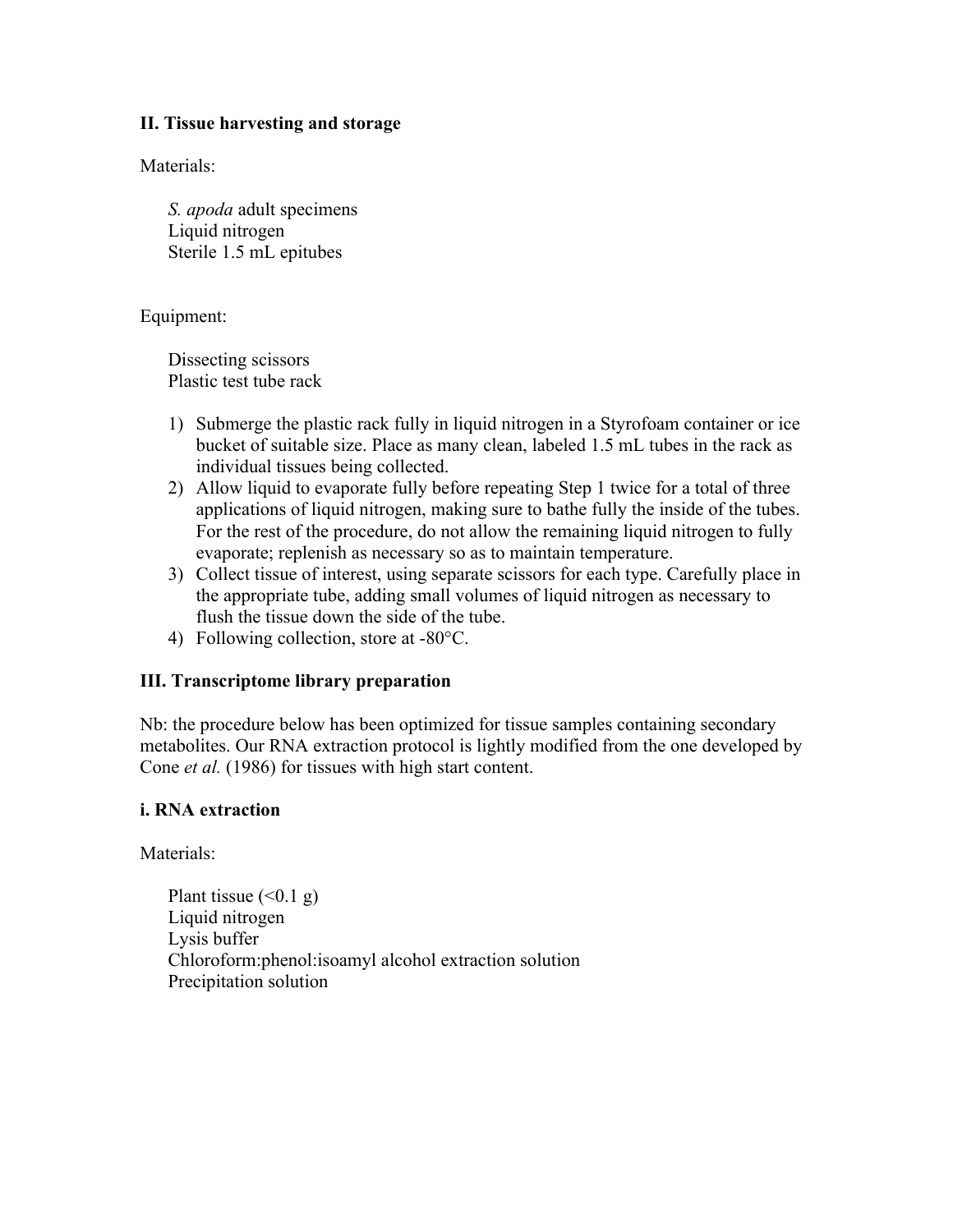## Equipment:

Spatula (autoclaved) Mortar and pestle (autoclaved) **Centrifuge** 

- 1) Fill the mortar with liquid nitrogen, submerging the pestle in the volume. Allow to fully evaporate, then fill twice more.
- 2) After cooling spatula, scrape plant tissue into the cooled mortar and cover with a small volume of liquid nitrogen. Grind into a fine powder, adding more liquid nitrogen as necessary to maintain the temperature and wash tissue down the sides of the mortar.
- 3) Add 200  $\mu$ L lysis buffer to the mortar, grinding the now-frozen solution into a fine slurry. Using the cooled spatula, scrape into an appropriately-sized tube.
- 4) Add equal volume chloroform:phenol:isoamyl alcohol (10:4:1) and invert several times to mix. Let sit at room temperature for 5 minutes.
- 5) Centrifuge at 10,000 rpm for 5 minutes, then carefully remove aqueous phase to a new, clean tube.
- 6) Repeat steps 4 and 5 for a total of two extractions.
- 7) Precipitate RNA pellet with 1 mL precipitation solution, allowing tube to sit at room temperature for 5 minutes before centrifugation at 14,000 rpm for 10 minutes. Carefully remove solution without disturbing RNA pellet.
- 8) Add equal volume  $4M$  LiCl<sub>2</sub> solution (1:1 DEPC H<sub>2</sub>O) and allow to sit overnight at 4ºC.
- 9) Recover the RNA by centrifugation at 10,000 rpm for 10 minutes, carefully removing the  $LiCl<sub>2</sub>$  solution.
- 10) Repeat step 7 for a total of two precipitations.
- 11) Wash pellet with 70% EtOH solution then centrifuge at 14,000 rpm for 10 minutes. Carefully remove supernatant and allow pellet to air-dry for 5-10 minutes before resuspending in DEPC-treated water.

# **ii. mRNA purification**

poly- $A(+)$ , rRNA(-) mRNA was purified from pooled total RNA samples of minimum 5 µg using 1.8X Dynabeads (Invitrogen) with a slightly modified protocol: all volumes of kit reagents were halved and only one round of purification was performed to minimize loss of RNA.

# **iii. cDNA library preparation**

cDNA libraries were prepared using the ScriptSeq v2 RNA-Seq Library Preparation Kit (Epicentre). We found that more than the recommended 15 rounds of PCR amplification were necessary to guarantee a sufficient final yield. Additionally, we found that samples of the highest quality were produced by cDNA purification first with the MinElute PCR Purification Kit (Qiagen) and finally with the Agencourt AMPure XP system (Beckman Coulter).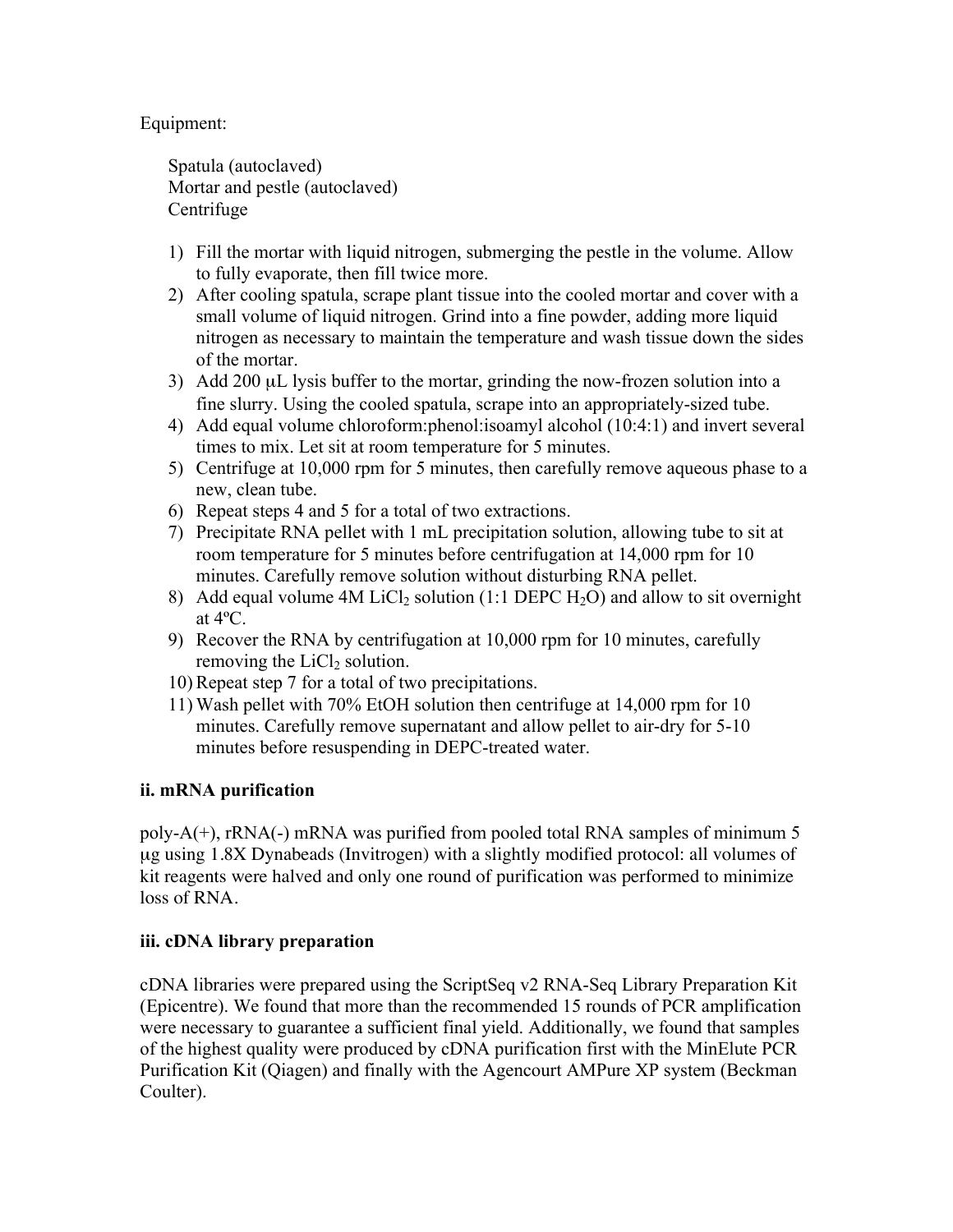### **IV. SEM sample preparation**

Materials:

Fresh plant tissue FAA solution Ethanol

Equipment:

Vacuum infiltrator Critical point dryer (Denton DCP-1, Denton Vacuum) Sputter-coater (Hummer 6.2 Sputter System, Anatech)

- 1) Isolate plant material and immediately store in fresh FAA solution at room temperature.
- 2) Conduct two rounds of vacuum filtration to 67 kPa for 5 minutes each to perfuse tissue.
- 3) Move samples through a graded ethanol series at room temperature as follows: 50% EtOH rinse; 70%, 85%, 95%, 100%, 100%, 100% EtOH for 1 hour each. Store in 100% EtOH at 4ºC overnight.
- 4) Dry samples in a critical point dryer according to the manufacturer's directions.
- 5) After mounting samples, sputter-coat at 15 mA for 3 minutes or according to the manufacturer's directions.

### **Solutions**

*Formalin-acetic acid-alcohol (FAA)* Makes 100 mL. Store at room temperature.

| Ethanol $(100\%)$   | $50$ mL             |
|---------------------|---------------------|
| Glacial acetic acid | $5 \text{ mL}$      |
| Formaldehyde (40%)  | $10 \text{ mL}$     |
| dH <sub>2</sub> O   | to $100 \text{ mL}$ |

*Lysis buffer* Store at room temperature.

0.1 M NaCl 50 mM Tris-HCl (pH 7.4) 50 mM EDTA 2% NaDodSO4 200 µg/mL proteinase K